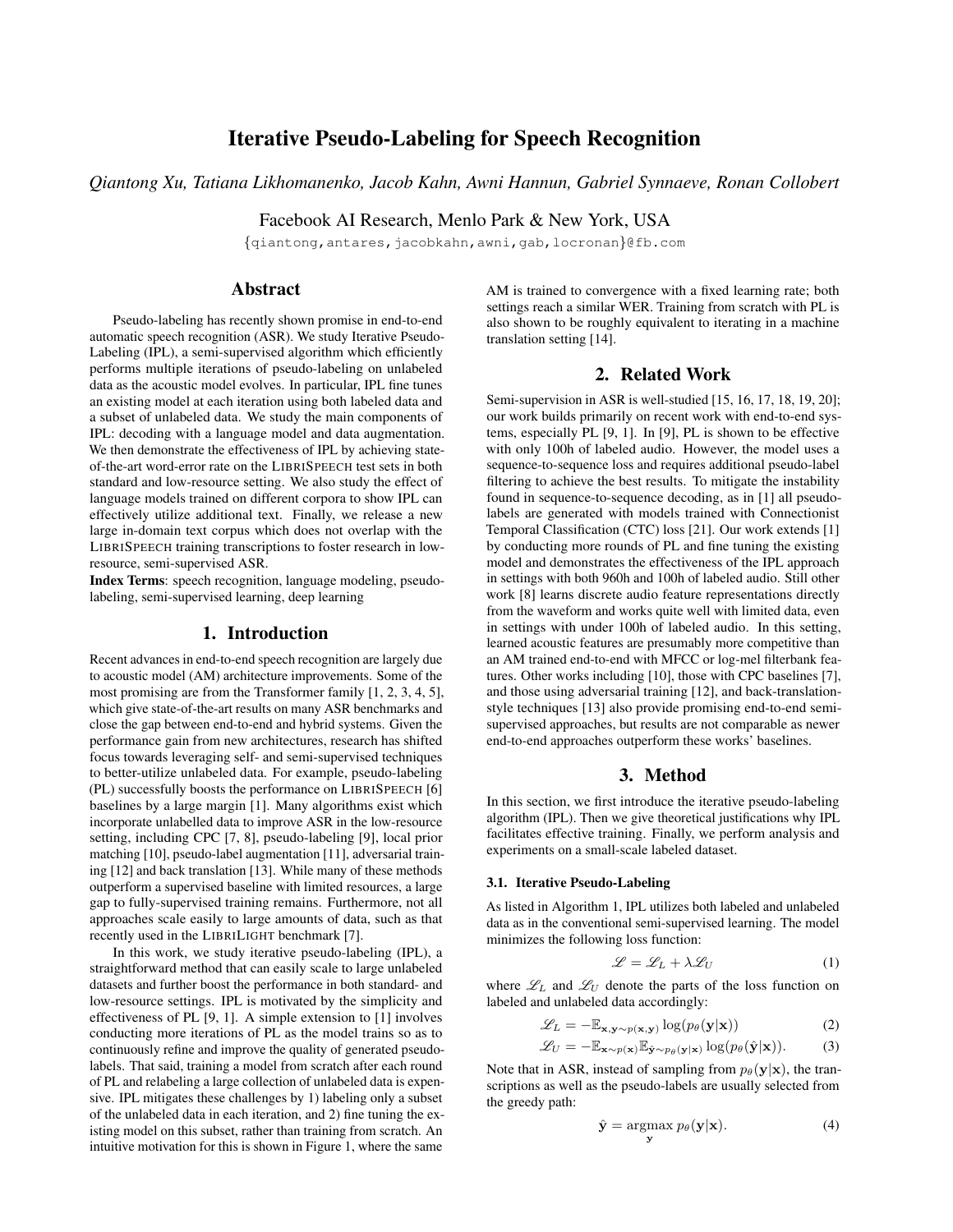| <b>Algorithm 1:</b> Iterative pseudo-labeling                                       |
|-------------------------------------------------------------------------------------|
| <b>Data:</b> Labeled data $L = \{x_i, y_i\}_{i=1}^l$                                |
| Unlabeled data $U = \{x'_i\}_{i=1}^u$                                               |
| <b>Result:</b> Acoustic model $p_{\theta}$                                          |
| Initialize $p_{\theta}$ by training on only labeled data L;                         |
| repeat                                                                              |
| 1. Draw a subset of unpaired data $\tilde{U} \in U$ ;                               |
| 2. Apply $p_{\theta}$ and beam-search decoding with LM to                           |
| the subset $\tilde{U}$ to generate $\hat{U} = \{(x, \hat{y})   x \in \tilde{U}\}\;$ |
| 3. Fine tune $p_{\theta}$ on $L \cup \hat{U}$ with data augmentation;               |
| <b>until</b> convergence or maximum iterations are reached;                         |

#### 3.2. Avoidance of Local Minima

As discussed in [14], one bane of loss (1) optimization in fine tuning is that it tends to get stuck at a local minima after each round of training with existing pseudo-labels; the conditional log likelihood (3) is already maximized when  $p_\theta(\mathbf{y}|\mathbf{x})$  matches the underlying data distribution  $p_{\theta^*}(\mathbf{y}|\mathbf{x})$ , so that  $\nabla_{\theta} \mathscr{L}|_{\theta=\theta^*} = 0$ . This could explain why in PL approach a model is trained from scratch with newly generated pseudo-labels. To overcome this behaviour the IPL algorithm has two distinct effective components: one with respect to the target  $(y)$  and the other with respect to the data  $(x)$ .

External Language Model (LM) In modern ASR systems, in addition to the acoustic model  $p_{\theta}$ , a decoding procedure (typically either WFST-based [22] or beam-search-based (BS) [23, 24]) integrates an external language model (LM). With beam-search decoding, instead of using the greedy path (4) as transcriptions, we consider:

$$
\hat{\mathbf{y}}' = \underset{\mathbf{y}}{\operatorname{argmax}} \log p_{\theta}(\mathbf{y}|\mathbf{x}) + \alpha \log p_{\text{LM}}(\mathbf{y}) + \beta |\mathbf{y}|, \quad (5)
$$

where  $\alpha$  and  $\beta$  are hyper-parameters [1] usually optimized on validation set. This differs  $\hat{\mathbf{y}}'$  from  $\hat{\mathbf{y}}$  by introducing extra LM knowledge into transcriptions so that the learned weights  $\theta$  are no longer optimal given the new labels  $\hat{\mathbf{y}}'$ , and the model will keep training with  $\nabla_{\theta} \mathscr{L}|_{\theta \neq \theta^*} \neq 0$ . This is also observed in machine translation [14], where the gain from using greedy-path decoding is limited in self-training with PL.

Data Augmentation With respect to data, when data augmentation is introduced, the log likelihood the model optimizes also changes. We can rewrite (3) as

$$
\mathcal{L}_U = -\mathbb{E}_{\mathbf{x} \sim p(\mathbf{x}), \mathbf{x}' \sim q(\mathbf{x}'|\mathbf{x})} \mathbb{E}_{\hat{\mathbf{y}} \sim p_\theta(\mathbf{y}|\mathbf{x})} \log(p_\theta(\hat{\mathbf{y}}|\mathbf{x}'))
$$
, (6)

where  $q(\cdot)$  is the data augmentation function, which is SpecAugment [25] in our experiments. The model weights optimized before could be no longer optimal given the new augmented input; the model keeps updating with  $\nabla_{\theta} \mathcal{L} |_{\theta \neq \theta^*} \neq 0$ .

Empirical Study We use train-clean-100 and train-clean-360 in LIBRISPEECH as labeled and unlabeled training data and dev-other as a validation set. The AMs detailed in Section 4.3, are first trained on labeled data for 100 epochs ( $\approx 10^4$  hours) and then continue with IPL. Pseudolabeling is performed every 10 epochs with all unlabeled data without down-sampling. The learning rate is fixed throughout training for a fair comparison. As shown in Figure 2, if both data augmentation and LM decoding are used, there is a dramatic WER drop when unlabeled data is first in use, and the WER keeps decreasing as IPL progresses. If either data augmentation or LM decoding is removed, convergence degrades noticeably.



Figure 1: *WER on* dev-other *for two different strategies of using the unlabeled data. In fine tuning, the model is first trained on* train-clean-100 *only for 160 epochs and then used to generate pseudo-labels on* train-clean-360*. Both* train-clean-100 *and* train-clean-360 *are then used to fine tune the same model. In "from scratch training", same pseudo-labels on* train-clean-360 *together with the true labels on* train-clean-100 *are used to train a new model with the same architecture from scratch.*

Further, if both are removed, adding unlabeled data provides no benefit to IPL, which is in consistent with hitting local minima. One should note that the model is not fully converged at epoch 100; the WER continues decreasing. The contribution of the beam search alone is also limited.

#### 3.3. Dataset Distribution Approximation

Usually, unlabeled set  $U$  is much larger than the labeled one  $L$ ; it is very time-consuming to label the entire  $U$  in each round of PL. However, if insufficient data is selected in each round the  $p(x)$ in (3) will be poorly estimated, which will increase the chance of model overfitting. To balance the trade-off between the accuracy of  $p(x)$  approximation and the PL efficiency, with the same setup as in Section 3.2, we conduct an empirical ablation where the PL is performed only on a randomly sampled subset of  $U$ . Note that samples from  $L$  and  $U$  are treated equally following [1], so that the  $\lambda$  in (1) is implicitly set to  $|U|/|L|$ , the ratio between the number of samples in the two sets.

As shown in Figure 3, even though there is an up to 5-time



Figure 2: *WER on* dev-other *with different IPL training strategies. Beam-search (BS) decoding is performed with an 4-gram LM.*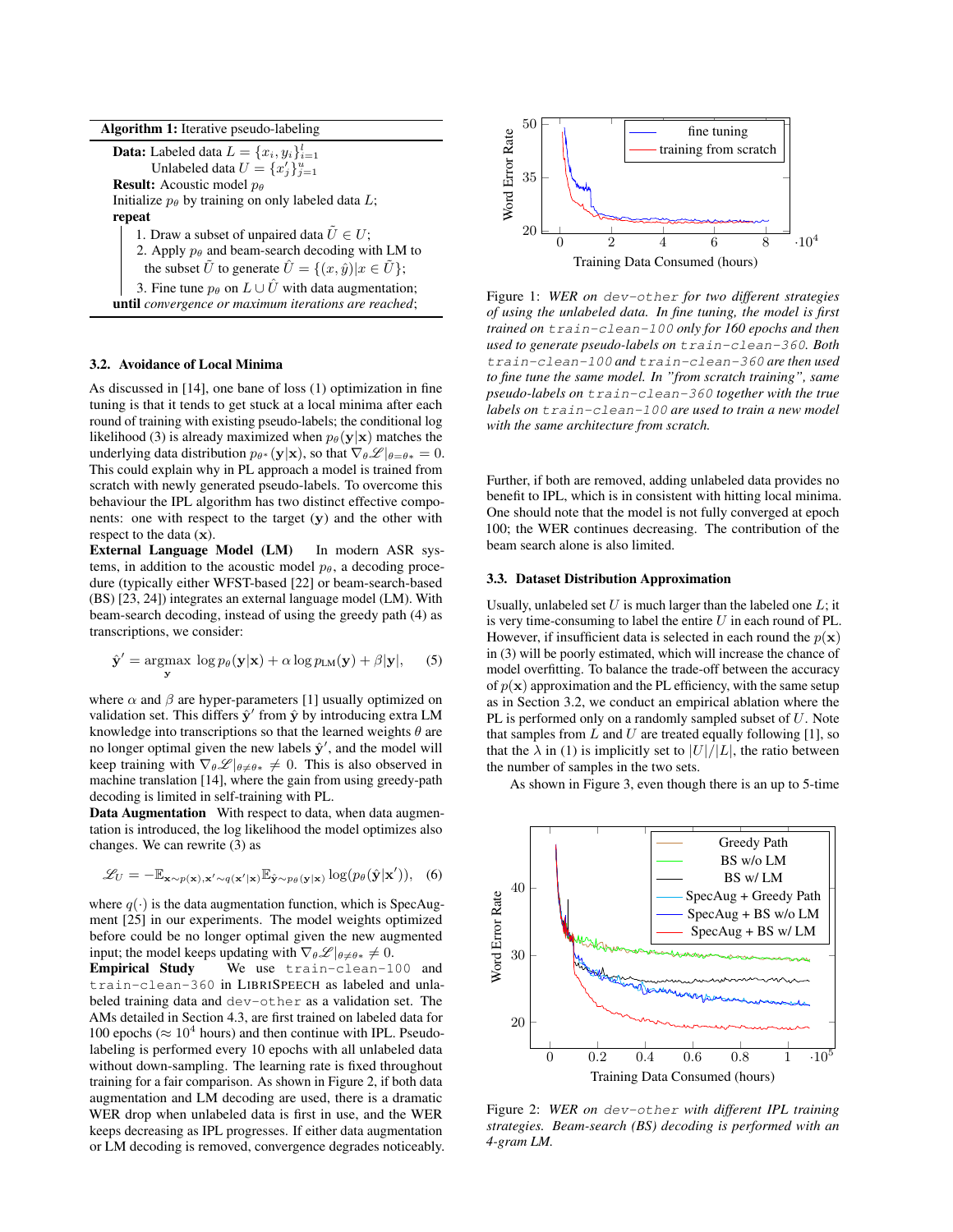Table 1: *Comparison of WER with other semi-supervised methods on* LIBRISPEECH *(LS) and* LIBRIVOX *(LV) data. The beam-search decoding with 4-gram* LS \ LV *LM is used in IPL training for pseudo-labels generation. LM column refers either to the greedy path ("-") or to the final decoding and rescoring ("*<sup>∗</sup> *") with external LMs.*

| Method                            | Data (hours)       |                                    | LM                                 | Dev WER |       | <b>Test WER</b> |       |
|-----------------------------------|--------------------|------------------------------------|------------------------------------|---------|-------|-----------------|-------|
|                                   | Labeled            | Unlabeled                          |                                    | clean   | other | clean           | other |
| Adversarial training [12]         | $LS-100$           | $LS-860$ (text)                    | <b>NN</b>                          | 15.3    |       | 15.8            |       |
| Semi-supervision with PL [9]      | $LS-100$           | $LS-360$                           | <b>GCNN</b>                        | 5.37    | 22.13 | 5.93            | 24.07 |
| Local Prior Matching [10]         | $LS-100$           | LS-860                             | <b>GCNN</b>                        | 4.87    | 13.84 | 4.88            | 15.28 |
| $vq$ -wav2vec + BERT [8]          | $LS-100$           | LS-860                             | 4-gram                             | 4.0     | 10.9  | 4.5             | 12.1  |
| Semi-supervision with PL, CTC [1] | LS-960             | $LV-54K$                           | $GCNN + Transf.*$                  | 2.01    | 3.95  | 2.31            | 4.54  |
| Semi-supervision with PL, S2S [1] |                    |                                    | $GCNNWP + Transf.*$                | 2.00    | 3.65  | 2.09            | 4.11  |
|                                   |                    | LS-860                             |                                    | 5.69    | 10.69 | 6.15            | 11.48 |
|                                   | $LS-100$           |                                    | $4\text{-gram} + \text{Transf.}^*$ | 5.00    | 8.72  | 5.37            | 9.51  |
| Ours, IPL                         | $LS-100$           | $LS - 860 + IN - 54K$              |                                    | 4.35    | 7.90  | 5.07            | 8.84  |
|                                   |                    |                                    | $4\text{-gram} + \text{Transf.}^*$ | 3.19    | 6.14  | 3.72            | 7.11  |
|                                   | LS-960<br>$LV-54K$ |                                    |                                    | 2.05    | 4.12  | 2.21            | 4.71  |
|                                   |                    | $4\text{-gram} + \text{Transf.}^*$ | 1.85                               | 3.26    | 2.10  | 4.01            |       |

gap in  $\lambda$ , using 20% to 40% of U can reach the same WER as using 100%. This motivates us to 1) pay less attention to  $\lambda$  tuning and  $(2)$  down sample  $U$  in PL, so as to perform more rounds of PL in total to better utilize large unlabeled set. On the other hand, using only  $10\%$  from  $U$  significantly hurts the convergence, which shows the importance of  $p(x)$  approximation and sets up a lower bound of down-sample rate.



Figure 3: *WER on* dev-other *with different amount of unlabeled data used in each iteration of IPL training (data augmentation and BS decoding with LM are applied).*

# 4. Experiments

### 4.1. Audio Data

Audio data for our experiments comes from two sources: LIB-RISPEECH, containing 960h of audio and paired transcriptions, and audio from LIBRIVOX (54K hours of audio) extracted following [7]. Two setups of labeled data are used: either all of LIBRISPEECH or only its train-clean-100 subset. We use the standard development (for all hyper-parameters optimization) and test (for final evaluation only) sets from LIBRISPEECH.

### 4.2. Gutenberg Text Corpus

As discussed in [9], it is important to remove components of the LM training corpus that overlap with unlabeled audio to ensure the LM has no information about ground truth transcriptions from the unlabeled audio. We study the contribution of the LM to IPL and conduct rigorous experiments when a subset of LIBRISPEECH is used as unlabeled audio. For LM training, we prepare a larger in-domain text corpus using books from Project Gutenberg [26]. To prepare the corpus, we first start with a large subset of English books from Project Gutenberg (which includes some of the 14.5k books present in the LIBRISPEECH LM corpus [6] with 0.8B words) and filter out all books present in LIBRIVOX audio data. We perform the same procedure as in [1] along with a manual matching step to find exact or similar titles (after normalization) in LIBRIVOX ( $\alpha$ ,  $\beta$  are the same as in [1]), filtering out the resulting books. Similarly, we remove from the corpus books present in the LIBRISPEECH validation and test sets. The resulting filtered corpus is normalized in the same way as in [1] which mimics the normalization in the LIBRISPEECH corpus, but has additional mappings of some abbreviations and does not split text mid-sentence. We denote this final corpus as  $GB \setminus LV$  (2.16B words from 34k books). Further, with the same procedure, we filter out books containing LIBRISPEECH training transcriptions (960h) and form a new corpus denoted as  $GB \setminus LV \setminus LS$  (2.11B words from 33.4k books).

### 4.3. Models

Acoustic Model We use the best-performing Transformer architecture on LIBRISPEECH and LIBRIVOX with 322M parameters from [1] in our experiments. In particular, there is a convolutional front-end containing 6 layers of 1-D convolutions with kernel width 3 followed by 36 4-head Transformer blocks [27] with self-attention dimension 768. The 2nd, 4th and the final convolutions in the front-end have stride 2, so the overall subsampling rate of the model is 8. The AMs take 80 log-mel filterbanks as input and are trained end-to-end with CTC loss.

Language Model For fair comparison with existing works, IPL experiments in Table 1 use BS decoding with the 4-gram LM (200k top words) used in [1], which is trained on the official LIBRISPEECH LM corpus with transcriptions in LIBRIVOX excluded, denoted as  $L\overline{S} \setminus LV$ . Also we are using Transfomer LM from [1]. As an ablation study, we train 5-gram LMs on  $GB \setminus LV \setminus LS$  and  $GB \setminus LV$  with top 200k words in each and without pruning using the KenLM toolkit [28]. The LMs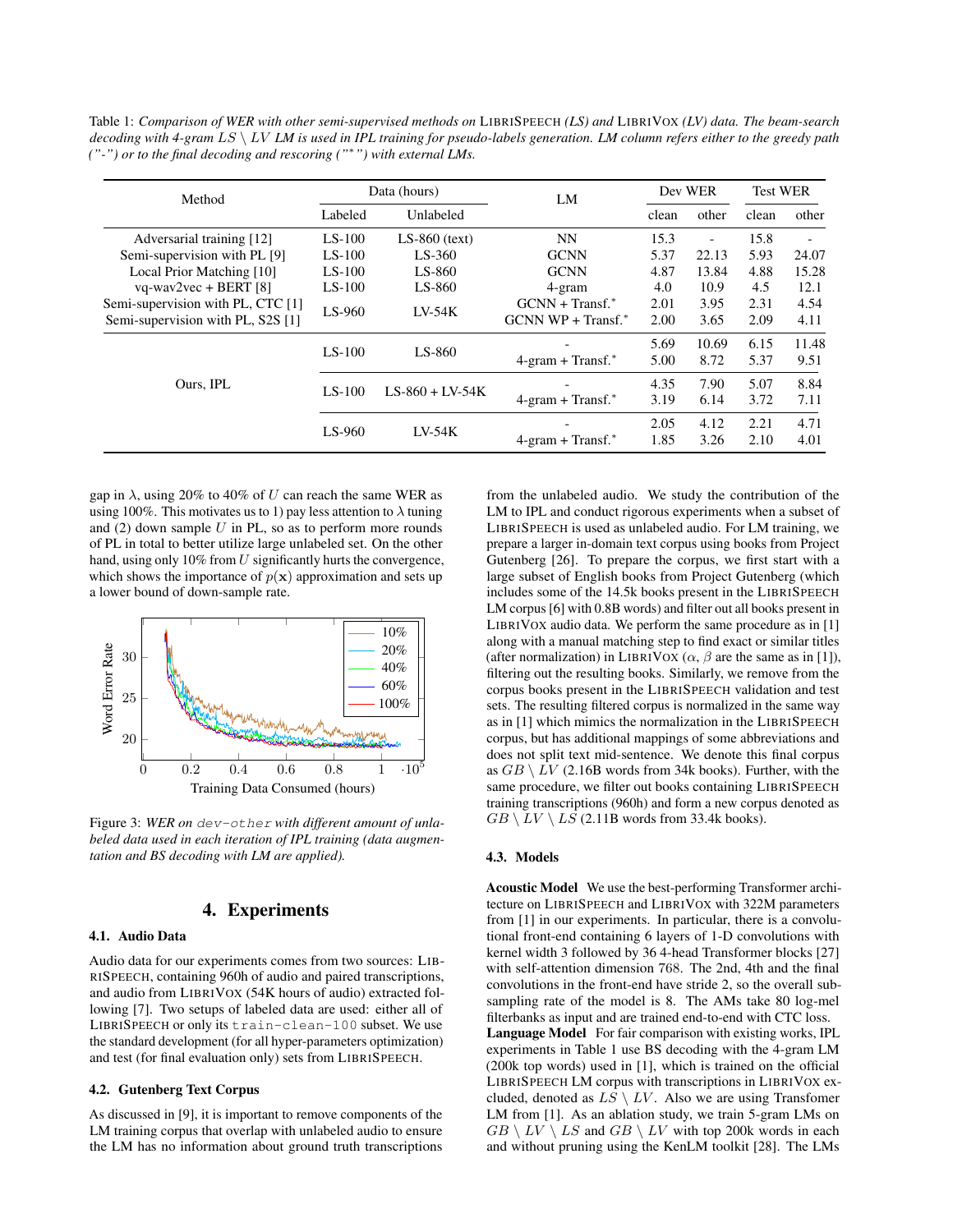perplexities are listed in Table 2.

Table 2: *Perplexities of language models.*

| Data      |       | $LS \setminus LV$ $GB \setminus LV \setminus LS$ $GB \setminus LV$ Transf. |       |      |
|-----------|-------|----------------------------------------------------------------------------|-------|------|
| dev-clean | 161.7 | 101.6                                                                      | 99.7  | 48.2 |
| dev-other | 152.5 | 112.9                                                                      | 110.5 | 50.2 |

## 4.4. Model Training

We use word pieces (WP) [29] as modeling units in our experiments. Following [1], we use the same 10k WP computed from the training transcriptions, if the whole LIBRISPEECH training set is used. If only train-clean-100 is in use, we switch to the 5k WP estimated on train-clean-100 transcriptions as in [10]. We use a lexicon, including words only in training and validation sets, to limit the search space of the BS decoding in IPL. Dropout [30] and layer drop [31] are tuned and used to regularize each model. For models that are not trained on LIB-RIVOX, we set both dropout and layer drop to 0.3; for models trained on LIBRIVOX, layer drop is set to 0.2 while dropout is 0.2 and 0.15 for models using 100 and 960 hours labeled data, respectively. All models are trained on 64 GPUs with a batch size of 4 per GPU if using LIBRIVOX and 6 otherwise. We use the Adagrad [32] optimizer; the learning rate is initialized to 0.03 and is never decreased for models trained on LIBRIVOX but is halved once at epoch 800 for LIBRISPEECH-only models.

In terms of IPL training, we implemented the automated pipeline in wav2letter++ [23]. We use random search with 256 jobs to optimize the hyper-parameters in BS decoding [24] with *n-grams* LM on dev-other and use the optimal values in the subsequent PL. As mentioned in Section 3.3, we only select 20% to 40% of the data in each round of PL if LIBRIVOX is the unlabeled dataset. Otherwise, if the rest of LIBRISPEECH is the unlabeled set, the entire unlabeled set is pseudo-labeled. Pseudo-labels are regenerated every 10 epochs.

#### 4.5. Results and Analysis

In this section we compare our results with other recent works in semi-supervised learning. All results are listed in Table 1. Given train-clean-100 as labeled data, our method reaches 9.51% and 7.11% on test-other with the rest of LIB-RISPEECH and LIBRIVOX as unlabeled data, respectively. If all of LIBRISPEECH is used as labeled data, we achieve 4.01% on test-other. Our result achieves a clear state-of-the-art in all the three semi-supervised learning setups.

Effectiveness We conduct 3 rounds of pseudo labeling on the entire unlabeled set and retraining a new AM from scratch. As shown in Table 3, WER on dev-other decreases with better PL generated, but the marginal gain diminishes as iterations continue. IPL, however, clearly outperforms the 3 rounds PL baseline, indicating it is effective to accumulate gains through training with more (up to 80) rounds of PL updates.

Efficiency Given the same amount of time for 3 rounds of PL training in Table 3 to finish, which is 4, 11 and 17 days from top to bottom, IPL achieves WER 10.69%, 8.50% and 4.14%, respectively. To achieve the same WER after round 3, however, IPL takes only 0.7, 3.3 and 8 days. This efficiency derives directly from the two proposed changes in IPL: 1) fine tuning the existing model with new labels to save computation in re-bootstrapping and 2) down sampling the unlabeled set to shorten the PL time, i.e. 20% down-sample rate leads to 5 time speed up in labeling.

Table 3: *WER of greedy path on* dev-other *for IPL and training from scratch for multiple rounds. 4-gram* LS \ LV *LM is used for pseudo-labels generation.*

|                    | Data                                                            | Rounds of PL          |      | <b>Iterative</b> |              |
|--------------------|-----------------------------------------------------------------|-----------------------|------|------------------|--------------|
|                    | Labeled Unlabeled                                               | $\overline{0}$        | $-1$ |                  | PI.          |
| LS-100             | LS-860                                                          | 27.76 17.1 15.8 15.09 |      |                  | 10.69        |
| $LS-100$<br>LS-960 | $LS + LV$ 27.76 16.3 12.9 10.95<br>$IV-54K$ 7.31 5.00 4.69 4.57 |                       |      |                  | 7.90<br>4.12 |

Table 4: *IPL training with different LMs in BS decoding. WER on* dev-other *(*test-other*) is reported for the greedy path (top), an extra BS decoding with the same n-grams LM used in IPL training (middle) and Transformer LM rescoring (bottom).*

|                                | Data                            | Language Model                            |                                |                                           |  |
|--------------------------------|---------------------------------|-------------------------------------------|--------------------------------|-------------------------------------------|--|
|                                | Labeled Unlabeled               | $LS\backslash LV$                         | $GB\backslash LV\backslash LS$ | $GB\rangle LV$                            |  |
| $LS-100$<br>$LS-100$<br>LS-960 | LS-860<br>$LS + LV$<br>$LV-54K$ | 10.69 (11.48)<br>7.90(8.84)<br>4.12(4.71) | 10.80 (11.61)<br>7.21(8.28)    | 10.19 (11.09)<br>6.82(7.89)<br>4.02(4.42) |  |
| $LS-100$<br>$LS-100$<br>LS-960 | LS-860<br>$LS + LV$<br>$LV-54K$ | 10.05 (10.90)<br>7.21(8.19)<br>3.67(4.33) | 9.82 (10.49)<br>6.70(7.74)     | 9.09(9.82)<br>6.15(7.35)<br>3.65(4.10)    |  |
| $LS-100$<br>$LS-100$<br>LS-960 | LS-860<br>$LS + LV$<br>$LV-54K$ | 8.72 (9.51)<br>6.14(7.11)<br>3.26(4.01)   | 8.90 (9.67)<br>5.96 (6.99)     | 8.25(9.11)<br>5.56(6.71)<br>3.42(3.83)    |  |

LM Study Comparison of IPL with different LMs is shown in Table 4 with LMs perplexities in Table 2. Given a better LM, IPL better transfers LM knowledge into AM and achieves better performance. IPL can thus effectively leverage large amount of unpaired text, in addition to unpaired audio. However, although the difference in perplexity between the  $GB \setminus LV$  and  $GB \setminus LV \setminus LS$  LMs is small, there is still a large gap in WER. This is because the LM implicitly leaks the labels of unlabeled audio. Fortunately, comparing WER between  $LS \setminus LV$  and  $GB \setminus LV \setminus LS$ , when the transcription leaking is completely removed, it is still possible to reach similar (or even better) WER by utilizing more in-domain text.

Decoding Parameters Mismatch As shown in Table 4, there is still an observable improvement in WER across greedy path and the BS decoding with *n-grams* LM. One inhibitor to transferring LM knowledge into the AM is a mismatch in decoding parameters: the parameters optimized on dev-other may not be optimal for decoding unlabeled audio. Thus, in the final stage of IPL training, the marginal WER improvement on dev-other is not reflected similarly on the one on unlabeled audio, so as to prevent the AM from improving.

# 5. Conclusion

We have shown that iterative pseudo-labeling can give superior results in both standard and low-resource settings and provides an efficient algorithm with which to train as compared to to conventional pseudo-labeling approaches. Iterative pseudo-labeling benefits from beam search decoding with a language model and data augmentation along with dataset sub-sampling which also improves efficiency. With our Transformer acoustic model, IPL achieves the state-of-the art results on LIBRISPEECH test sets.